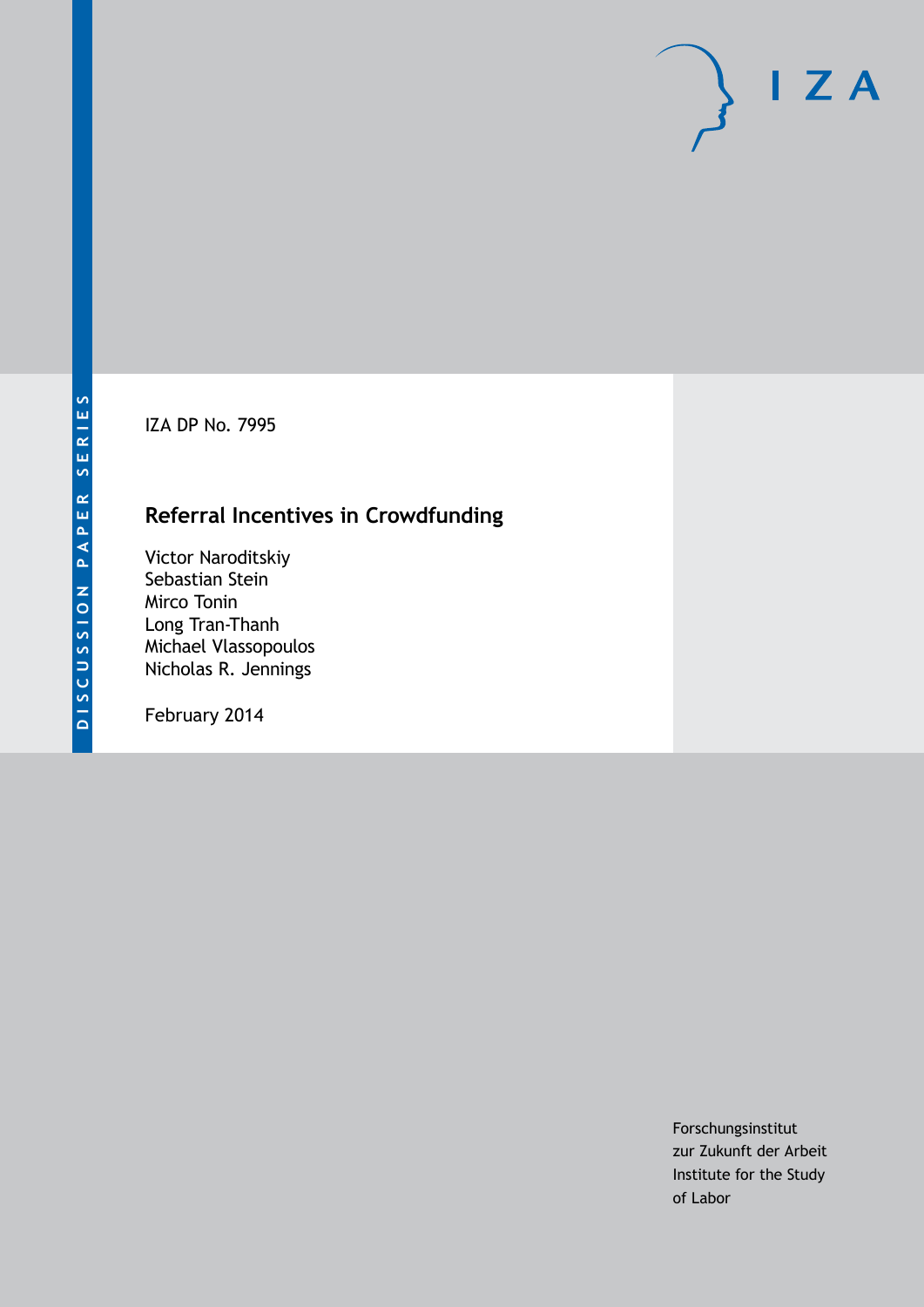# **Referral Incentives in Crowdfunding**

## **Victor Naroditskiy**

*University of Southampton*

**Sebastian Stein**

*University of Southampton*

**Mirco Tonin**

## *University of Southampton and IZA*

**Long Tran-Thanh**

*University of Southampton*

## **Michael Vlassopoulos**

*University of Southampton*

## **Nicholas R. Jennings**

*University of Southampton*

Discussion Paper No. 7995 February 2014

IZA

P.O. Box 7240 53072 Bonn Germany

Phone: +49-228-3894-0 Fax: +49-228-3894-180 E-mail: [iza@iza.org](mailto:iza@iza.org)

Any opinions expressed here are those of the author(s) and not those of IZA. Research published in this series may include views on policy, but the institute itself takes no institutional policy positions. The IZA research network is committed to the IZA Guiding Principles of Research Integrity.

The Institute for the Study of Labor (IZA) in Bonn is a local and virtual international research center and a place of communication between science, politics and business. IZA is an independent nonprofit organization supported by Deutsche Post Foundation. The center is associated with the University of Bonn and offers a stimulating research environment through its international network, workshops and conferences, data service, project support, research visits and doctoral program. IZA engages in (i) original and internationally competitive research in all fields of labor economics, (ii) development of policy concepts, and (iii) dissemination of research results and concepts to the interested public.

IZA Discussion Papers often represent preliminary work and are circulated to encourage discussion. Citation of such a paper should account for its provisional character. A revised version may be available directly from the author.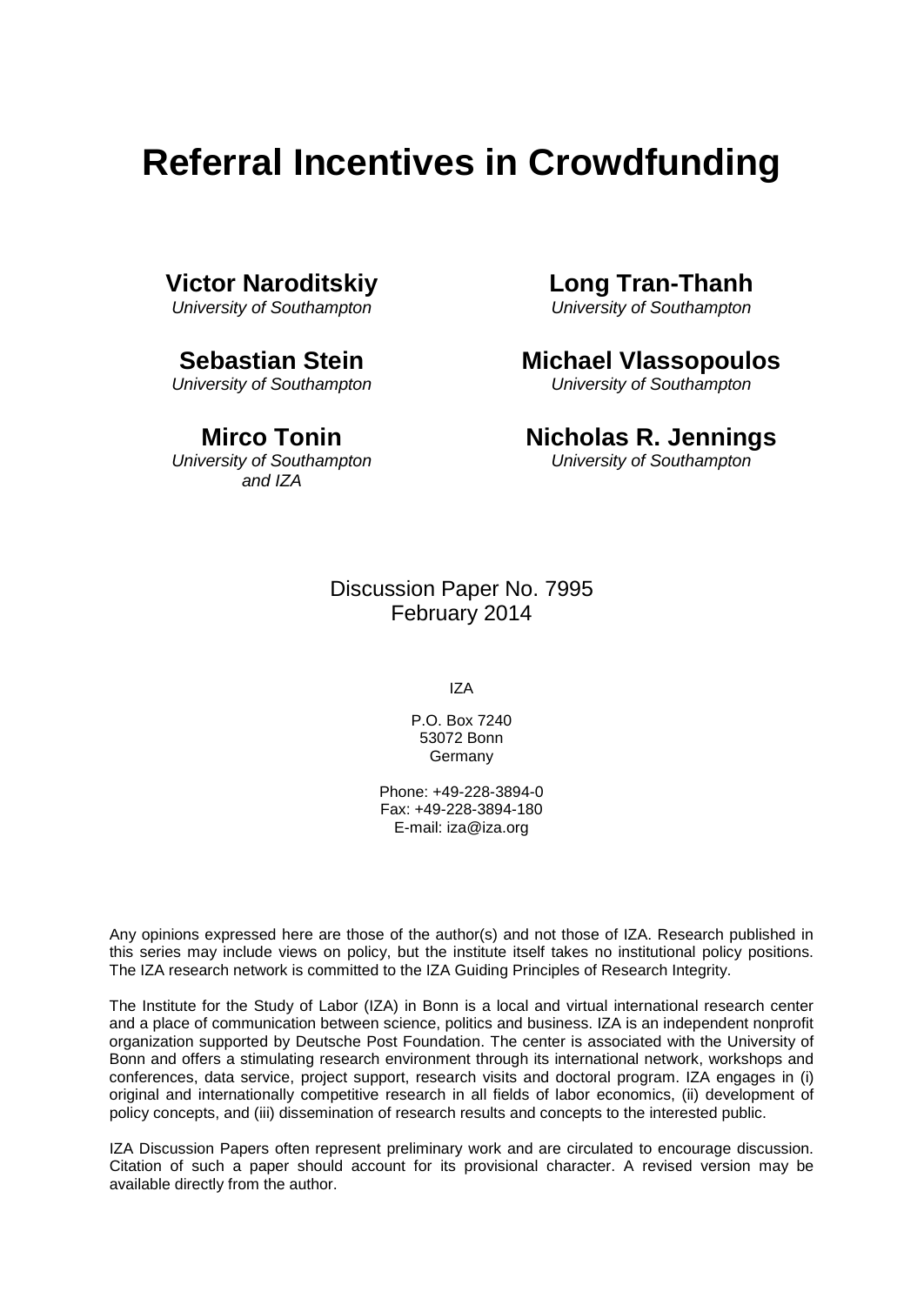IZA Discussion Paper No. 7995 February 2014

## **ABSTRACT**

## **Referral Incentives in Crowdfunding**

Word-of-mouth, referral, or viral marketing is a highly sought-after way of advertising. We undertake a field experiment that compares incentive mechanisms for encouraging social media shares to support a given cause. Our experiment takes place on a website set up to promote a fundraising drive by a large cancer research charity. Site visitors who choose to sign up to support the cause are then asked to spread the word about the cause on Facebook, Twitter or other channels. Visitors are randomly assigned to one of four treatments that differ in the way social sharing activities are incentivised. Under the control treatment, no extra incentive is provided. Under two of the other mechanisms, the sharers are offered a fixed number of points that help take the campaign further. We compare low and high levels of such incentives for direct referrals. In the final treatment, we adopt a multilevel incentive mechanism that rewards direct as well as indirect referrals (where referred contacts refer others). We find that providing high level of incentives results in a statistically significant increase in sharing behaviour and resulting signups. Our data does not indicate a statistically significant increase for the low and recursive incentive mechanisms.

JEL Classification: C93, D64, L31, M31

Keywords: crowdfunding, referral marketing

Corresponding author:

Mirco Tonin School of Social Sciences University of Southampton Southampton SO17 1BJ United Kingdom E-mail: [m.tonin@soton.ac.uk](mailto:m.tonin@soton.ac.uk)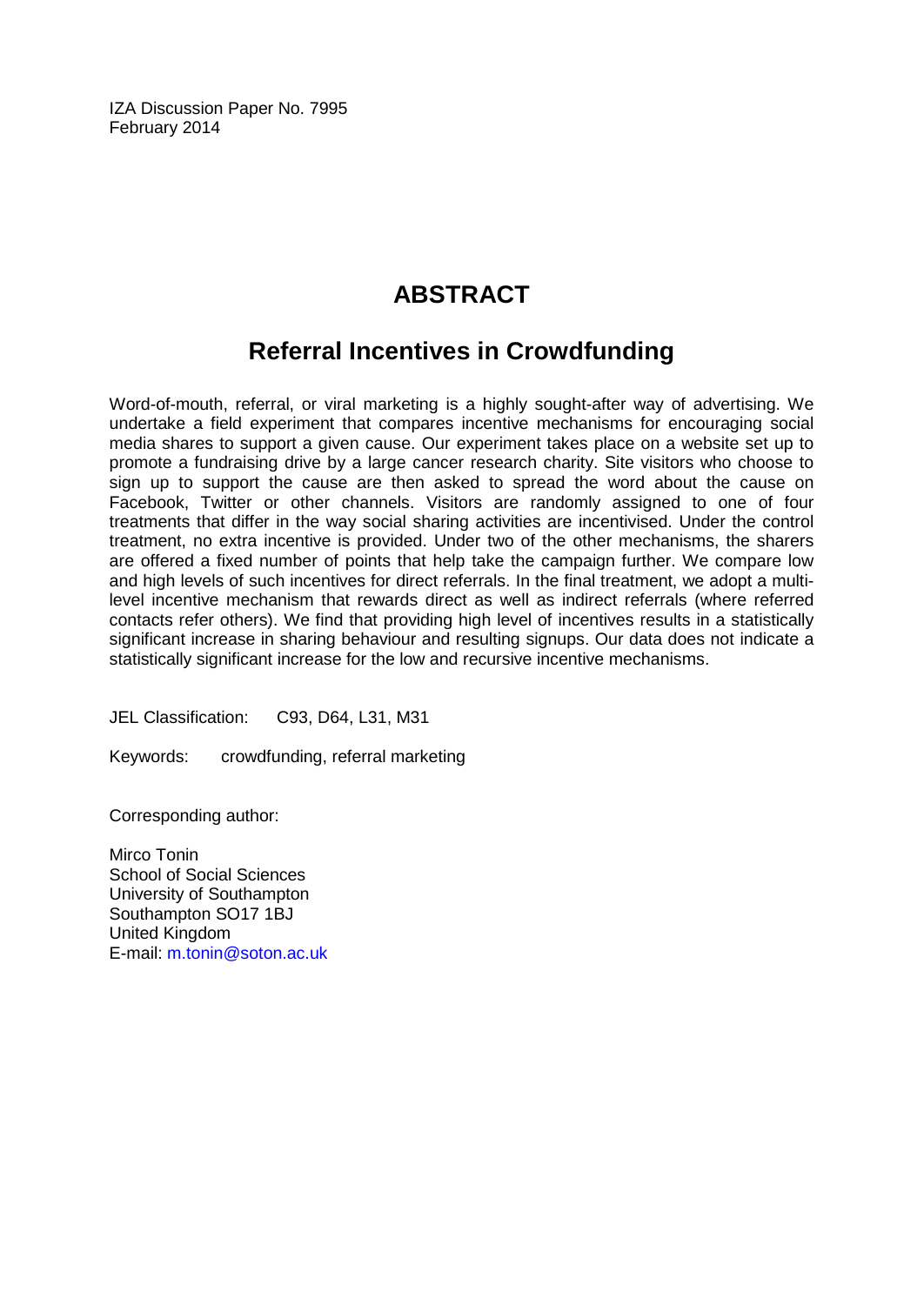## **1. INTRODUCTION**

Within just a few years, we have seen a tremendous rise of social networks, which made sharing information easy and natural. A message that is shared on social networks can reach a large audience without the help of traditional media outlets. Furthermore, the message may be targeted towards the right audience as people sharing the message are likely to have friends with similar interests. A recent social experiment, the DARPA Network Challenge [Defense Advanced Research Projects Agency 2010], provided an example of how powerful this method of sharing information can be: a seemingly impossible task of locating 10 red weather balloons placed at secret locations throughout the US was solved within 9 hours.

Reaching audiences through social media is particularly important for organisations that do not have a large marketing budget. For example, many charitable drives or crowdsourcing projects [Douceur and Moscibroda 2007] rely on existing participants to recruit new donors or members. The Guardian<sup>1</sup> reports that 22% of all donations on a popular charitable giving platform, JustGiving, originate from posts current donors make on Facebook.

In this work, we ask the question of how to incentivise social media sharing behaviour. To this end, we undertake a natural field experiment where we test the performance of three incentive mechanisms. The compared mechanisms encourage people to post a message on Facebook, Twitter or via other channels. The mechanisms differ in the way they reward signups resulting from a user's social media post:

- 1 extra point for each contact who signs up (**low** treatment),
- 3 extra points for each contact who signs up (**high** treatment),
- $-1$  extra points for each contact who signs up,  $1/2$  for each contact of a contact,  $1/4$  for each contact of a contact of a contact and so on (**recursive** treatment),
- and a base case treatment providing no additional incentive (**control** treatment).

The experiment is run in the domain of charitable giving, where the goal of sharing a message is to generate support for a charitable cause described on a website that we designed. The users that arrive at the website are asked to sign up to "donate a click". Each click generates 1 point that together with the points generated by our referral mechanisms are used to measure the success of the fundraising campaign. Once a threshold of 1,000 points is reached, *£*500 is donated to support the drive. Once the next target of 10,000 points is reached, another *£*500 is donated.

We include both the 1-point and the 3-point mechanisms to test whether the exact amount of points matters for the referral activity. The *recursive* or multi-level incentive mechanism offers stronger incentives than the 1-point mechanism (as it offers the same number of points for direct referrals, but also rewards indirect referrals). However, how it compares to the 3-point mechanism depends on a user's social network. Indeed, either the recursive or the 3-point mechanism may generate more points for the referrer. This mechanism implements the winning mechanism of the DARPA Network Challenge [Pickard et al. 2011].

We evaluate mechanisms along three dimensions. First, we look at the effectiveness of each treatment at encouraging participants to make referrals, as measured by the number of treatment participants who clicked one of the share buttons our website provides. The second dimension is the number of referred visitors to the page, and the third one is the number of those visitors who signed up.

Our main findings are that incentives make a difference in this context, and the exact amount or magnitude of the incentive is important. The 3-point incentive mech-

 $1$ http://www.theguardian.com/voluntary-sector-network/2012/jul/03/justgiving-donations-facebook-share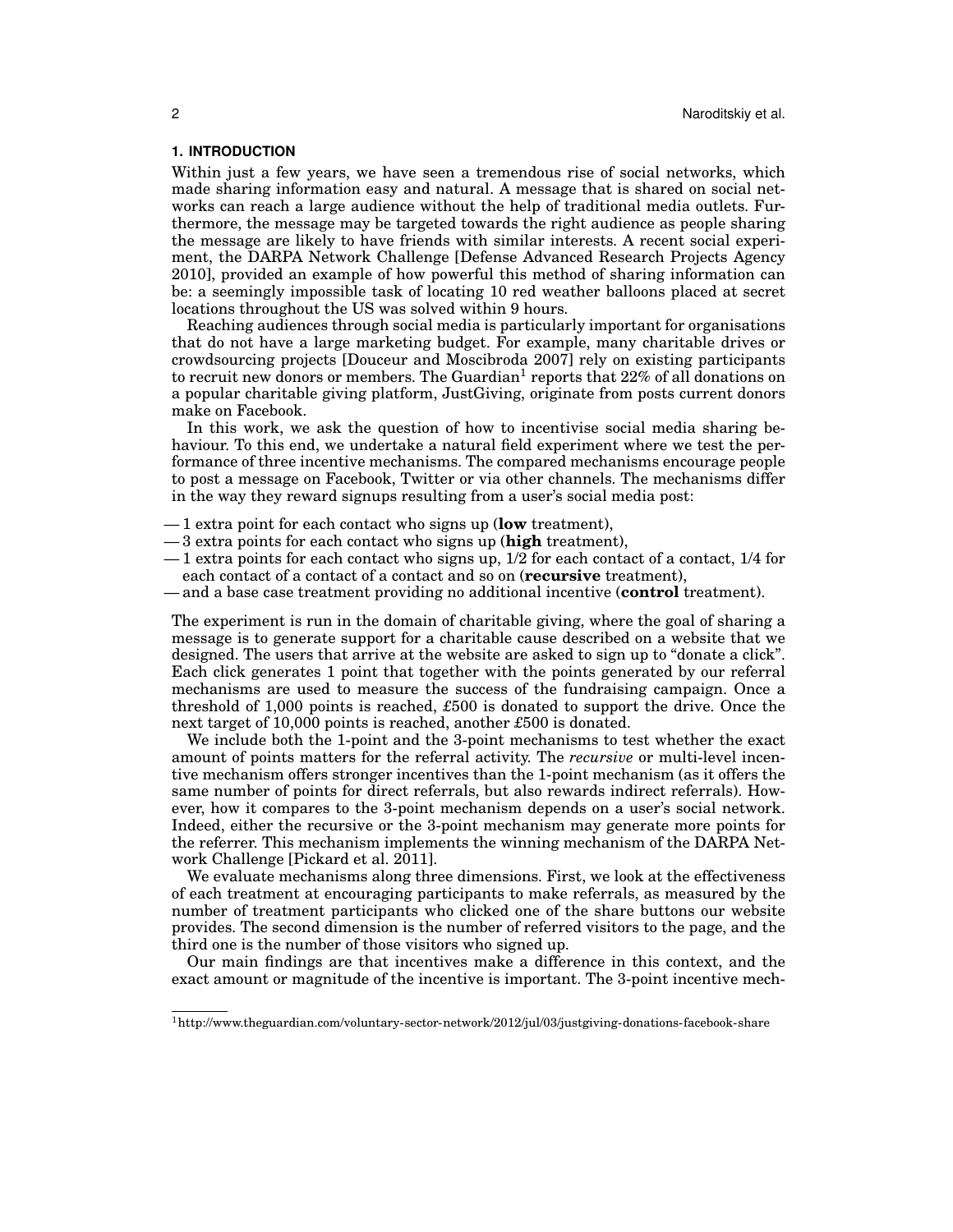anism outperformed the control treatment on all of the metrics we considered (see details in Section 4). The recursive incentive mechanism was not any more successful than a simple 1-point mechanism. One might expect that the presence of any kind of incentives to share should be enough for most people, while further differentiation into 1, 3, or recursive points should have little bearing. However, our results suggest that offering 3 points results in more engagement than offering 1 point or compensating according to the recursive mechanism.

The paper is organised as follows. Section 2 covers related work. Details of our experimental design and execution of the experiment appear in Section 3. The results are presented in Section 4. The last section discusses our findings.

### **2. RELATED WORK**

We are aware of only one other empirical work comparing incentives for referrals. In a recent study Castillo et al. [2014] also conduct a field experiment in the charitable giving context. The authors describe a field experiment that compared mechanisms offering to donate a fixed amount if a user posts about the cause on Facebook. The authors find that offering \$1 for posting on Facebook encourages the action. However, a cost-benefit analysis reveals that under this referral program, each extra dollar donated by referred users costs more than \$1 in donations by the company to incentivise referrals. Unlike our study, the referral compensation money is donated based on the posting action, and not based on the impact it generates through donations from referred users. Also, our point-based compensation does not directly map to money. The points collected only result in a donation if a threshold is reached.

The question of referral schemes received a lot of interest in the theoretical community. A model where incentives must be provided for users to propagate a question until a node that knows the answer is reached was studied by Kleinberg and Raghavan [2005]. The use of recursive mechanisms in this context was considered by Cebrian et al. [2012]. A theoretical justification for the recursive MIT mechanism was provided in [Naroditskiy et al. 2012]. Desirable properties of a referral scheme have been posed in [Douceur and Moscibroda 2007]. The question of sybil-proofness of incentive schemes has been considered in a series of papers [Babaioff et al. 2012; Drucker and Fleischer 2012; Chen et al. 2013; Lv and Moscibroda 2013]. However, these papers concentrate on theoretical issues and do not investigate or compare referral mechanisms empirically with real users.

Evidence that personal referrals are important in the fundraising context is presented in [Meer 2011]. More generally, a number of studies have shown that peer pressure has an impact on charitable giving (e.g. [Frey and Meier 2004; Shang and Croson 2005; Smith et al. 2013]).

In a business context, Albuquerque et al. [2012] observe that referral activities of publishers on an online magazine platform bring significant revenue to the platform. One of the recommendations of the paper is to stimulate referral activity with incentive schemes. Schmitt et al. [2011] find that referred customers are more valuable to a bank than non-referred customers. A reason for this is the targeting ability of crowdsourced referrals. Since an existing customer has information about the bank and about his friends, he only refers friends whose needs match what the bank provides. Domingos and Richardson [2001] provide a framework for estimating the value of each customer, taking into account the social influence that customer has on his social network.

## **3. FIELD EXPERIMENT**

In order to compare a range of mechanisms for incentivising referrals, we partnered with Cancer Research UK (CRUK), one of the UK's largest charitable organisations, to carry out a natural field experiment. To this end, we set up a website to raise aware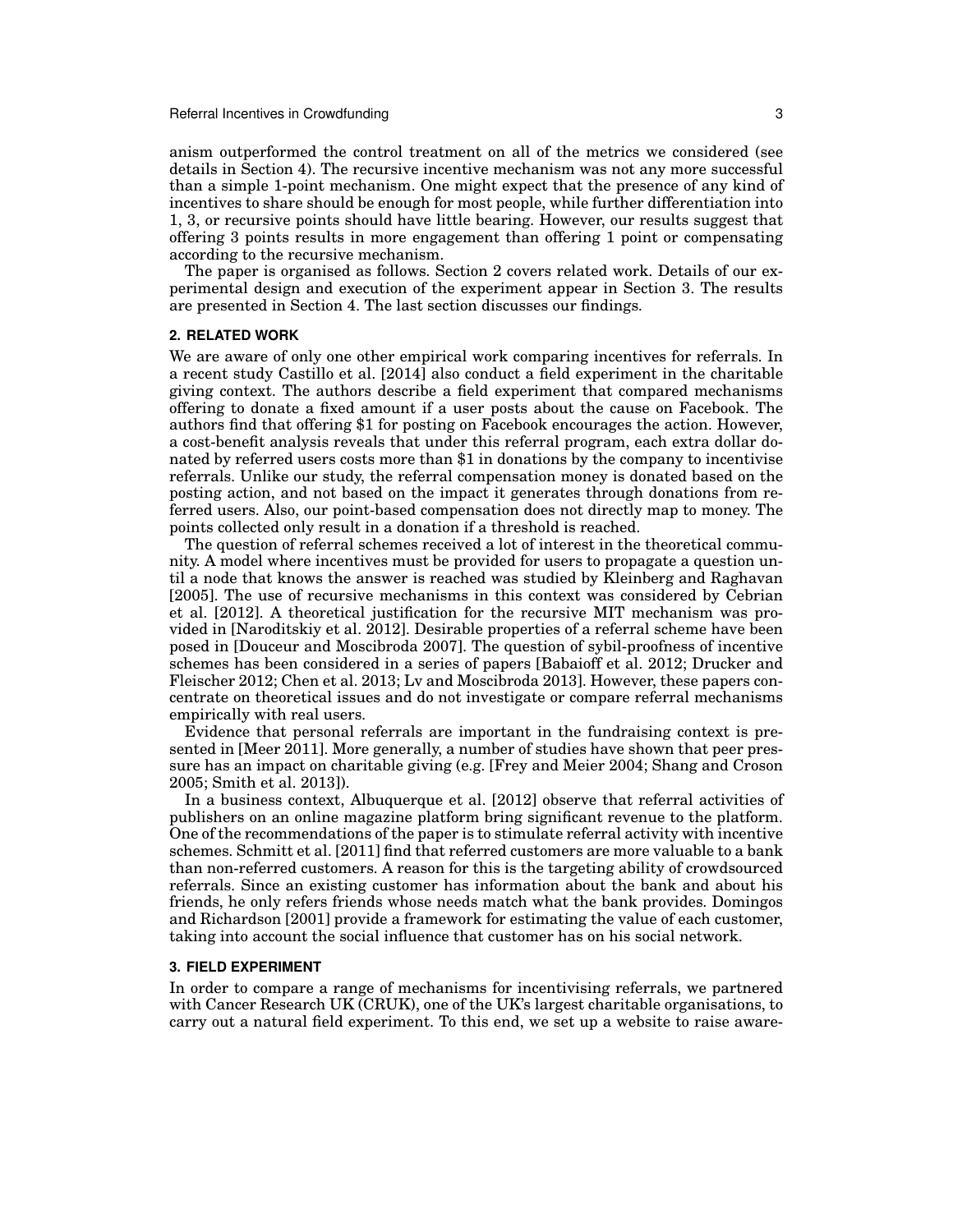ness of one of CRUK's existing fundraising campaigns. The website provided an indirect incentive for visitors to engage with it by adding a point to an overall total displayed on the website whenever a new user signed up. This total was then used to release donations from an outside donor to the CRUK campaign — whenever certain point thresholds were reached, a new donation was made.

After signing up, users were randomly assigned to one of a set of referral mechanisms. Here, some of the users were able to add further points to the common total by successfully referring their social contacts to the website. This allowed us to test whether such additional incentives can increase the probability of a successful referrals, and, by testing various mechanisms, whether the magnitude of the reward is significant and whether recursive schemes offer a benefit in this setting.

In the following, we describe the setup of our field experiment and the tested referral mechanisms in more detail.

### **3.1. Website**

Our website, http://outruncancer.co.uk/, was set up in September 2013 in consultation with CRUK and provided visitors with information about oesophageal cancer and a particular CRUK fundraising campaign, "The Cancer Marathon". This campaign was initiated by six medics at the Southampton General Hospital, who were participating in the New York Marathon in November 2013 to raise money for research on oesophageal cancer.

The stated purpose of our website was to support the campaign by spreading awareness about it and thereby attract further donations from the public. To achieve this and encourage engagement with our site, visitors could contribute one point to a total amount prominently displayed on the website simply by signing up. This did not incur a financial cost for them and involved either entering an email address and password, or signing in through existing Facebook or Twitter accounts. Importantly, we pledged to make several donations of *£*500 each to CRUK's fundraising campaign, as soon as certain thresholds in the total number of points generated by all users were reached:

- (1) *£*500 when 1,000 points were reached in total
- (2) *£*500 when 10,000 points were reached in total
- (3) *£*500 when 50,000 points were reached in total
- (4) *£*500 when 100,000 points were reached in total

We chose this scheme, in order to cope with varying total amounts of visitors to our site. The first threshold was relatively low, in order to be able to generate at least one donation, while the next thresholds were spaced increasingly further apart, to ensure that the experiment did not have to terminate due to running out of money for donations.

Figure 1 shows the main part of the initial landing page (the full page is shown in Figure 7 in the appendix). Here, a prominent box displayed the current progress to the next donation, a summary of how the website works and a registration panel. Below this (see Figure 7), there were expandable sections offering more details about the campaign and the website. Importantly, as the experiment was designed as a natural field experiment, the website did not disclose that (anonymised) data from users would support research on referral incentives. This was crucial, because knowledge of the research could have altered the users' referral behaviour.

Apart from the dynamically updated total number of points, all visitors to the website received exactly the same information, and there was no explicit mention of referrals. This was done to avoid any priming of the visitors, and to mitigate self-selection bias regarding referral behaviour.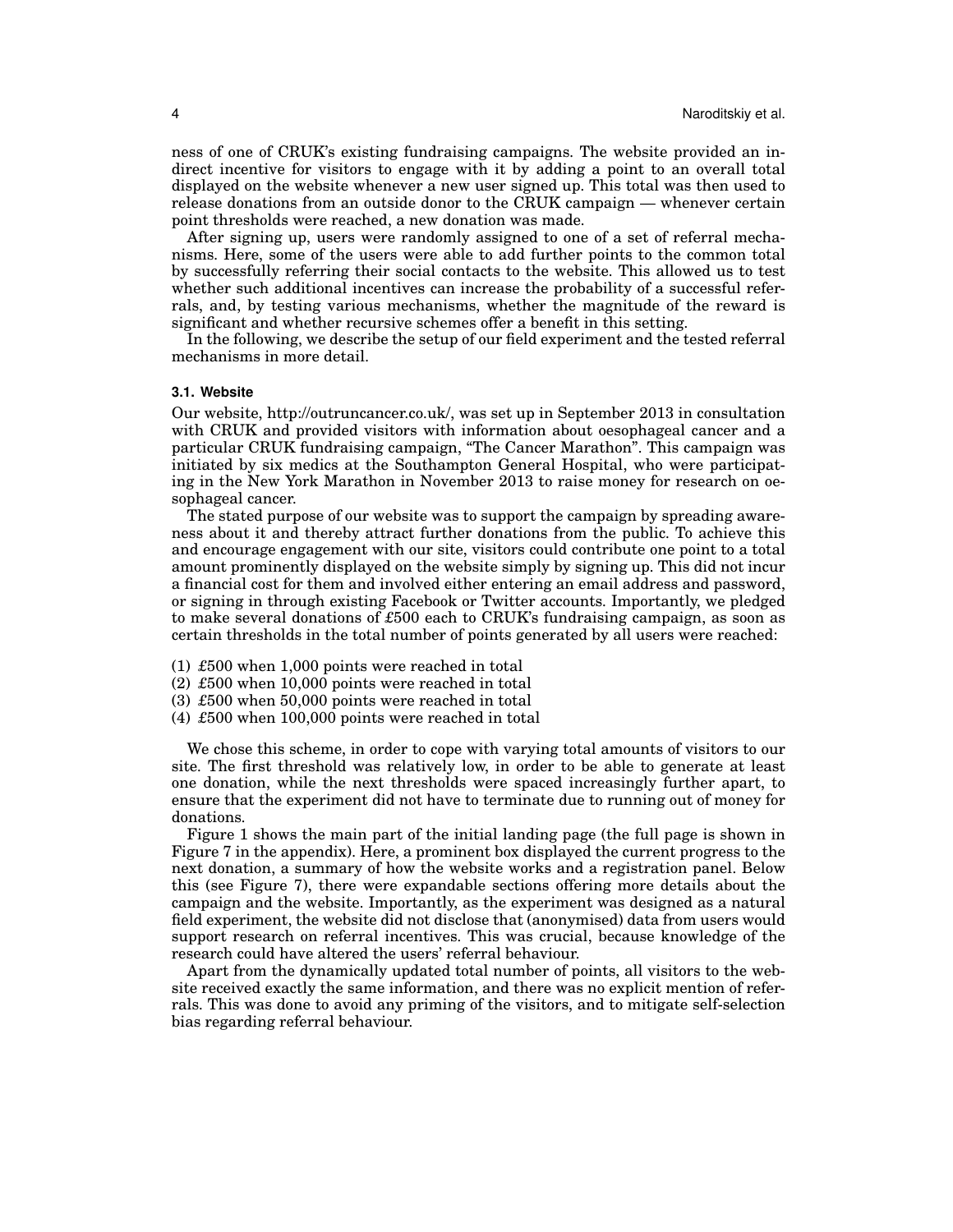

Fig. 1: Main panel of the landing page.

### **3.2. Referral Mechanisms**

Once a visitor signed up to the website, they were presented with a page thanking them for their contribution and suggesting a number of ways they can help the fundraising campaign (Figure 2 shows the main part of this page, while the full page is shown in Figure 8 in the appendix). In particular, they were asked to invite their friends via a range of channels: by copying and sending a personalised link, by sharing a link on Facebook or Twitter, or by sending an email with the link.

Here, we provided some users with additional incentives, depending on the treatment they were randomly allocated to. This random allocation took place on signup and used a simple blocked randomisation scheme, whereby the allocation mechanism repeatedly cycled through random permutations of the available treatments (thus ensuring a near-balanced allocation to treatments).

The treatments we considered were as follows:

— **Control:** Users on this treatment were offered no additional referral incentives.

- **Low:** Users on this treatment were told that 1 additional point would be added to the total when they successfully referred someone else to the website (in addition to the signup point generated by that contact).
- **High:** Similar to *Low*, but users were offered 3 additional points.
- **Recursive:** Users were told that 0.5 <sup>n</sup>−<sup>1</sup> additional points would be added to the total when they successfully referred someone else to the website, including through *indirect* referrals, where  $n$  is the distance to the user.<sup>2</sup> Thus, if the user successfully referred another contact, 1 additional point would be added to the total. If that

<sup>&</sup>lt;sup>2</sup>We say user A indirectly referred B, if B was not (directly) referred by A, but by another user C, which was either referred by A or is also an indirect referral of A. The distance between A and B is the length of the resulting referral chain (a direct referral has distance 1).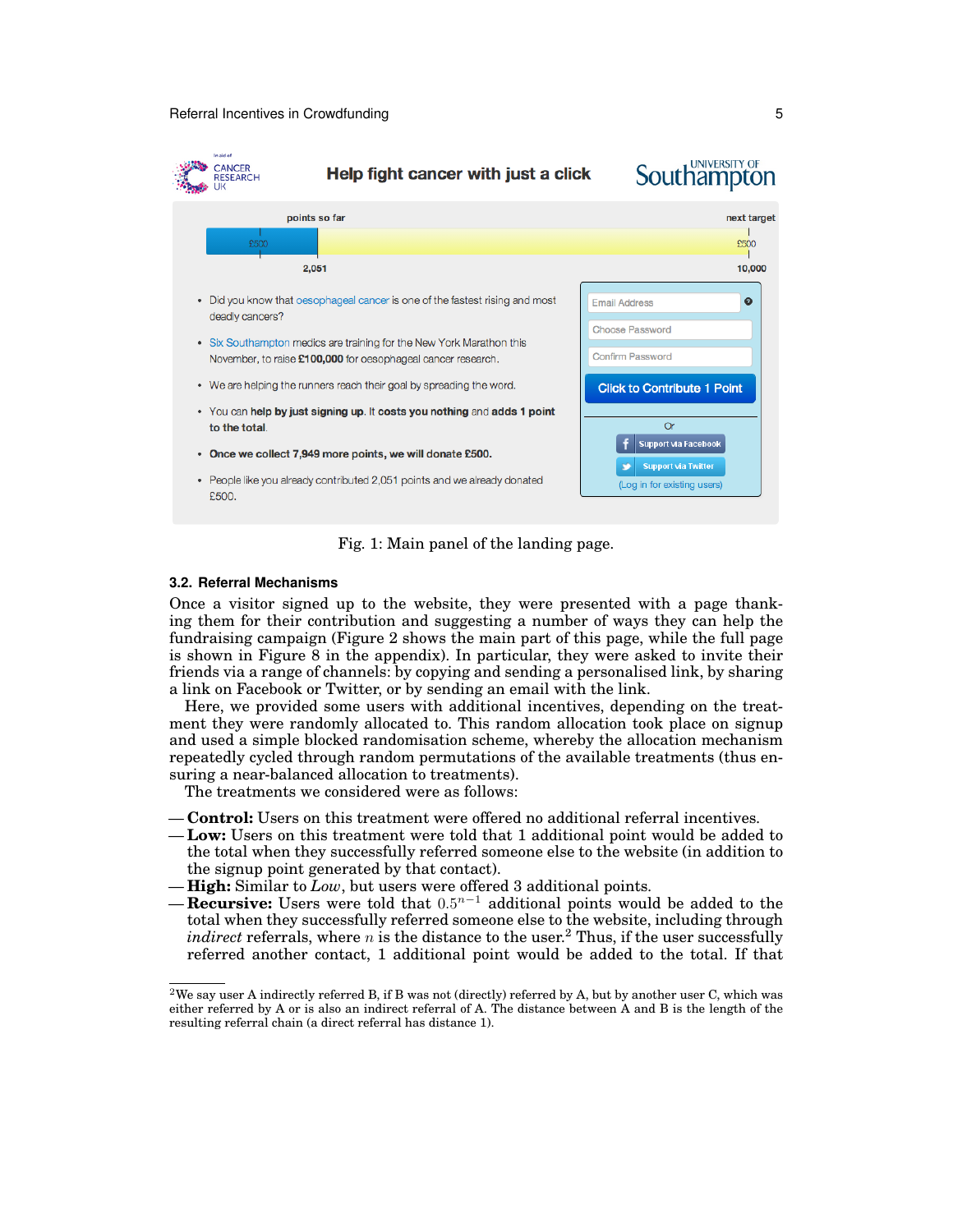| $\times$<br>You have contributed 1 point to fight oesophageal cancer. £500 will be donated once 7,948 more points are generated. |
|----------------------------------------------------------------------------------------------------------------------------------|
| next target                                                                                                                      |
| £500                                                                                                                             |
| 10,000                                                                                                                           |
| How much awareness can<br>you generate?                                                                                          |
| • 0 of your friends signed up                                                                                                    |
|                                                                                                                                  |
|                                                                                                                                  |
|                                                                                                                                  |
|                                                                                                                                  |

Fig. 2: Referral options after signing up (*control* treatment shown).

referred contact successfully referred someone else, 0.5 additional points would be added, and so on.

#### How much awareness can Help reach the target faster you generate? Why not go the extra mile and invite your friends to sign up? This will help the drive reach the highest target and release even more funds. Our next goal is 10,000 points, which will • 0 of your friends signed up release £500 for the cause. We've already got the first £500. • you have contributed 1 point • For every friend who signs up, 1 additional point will be generated on your behalf.

Fig. 3: Explanatory text for *low* treatment. Text for *high* treatment is identical except for the number of additional points (3).

The wordings of these treatments, as shown to the users, are summarised in Figures 3 and 4. Referrals were tracked through a unique ID that was allocated to each user and then included in the referral links generated through the four referral methods on the website (direct link, Facebook, Twitter or email). These links also encoded which of the four methods was used, allowing us to track, for each referred user, who they were referred by and through which referral method. Overall, we recorded the following three key metrics for each user: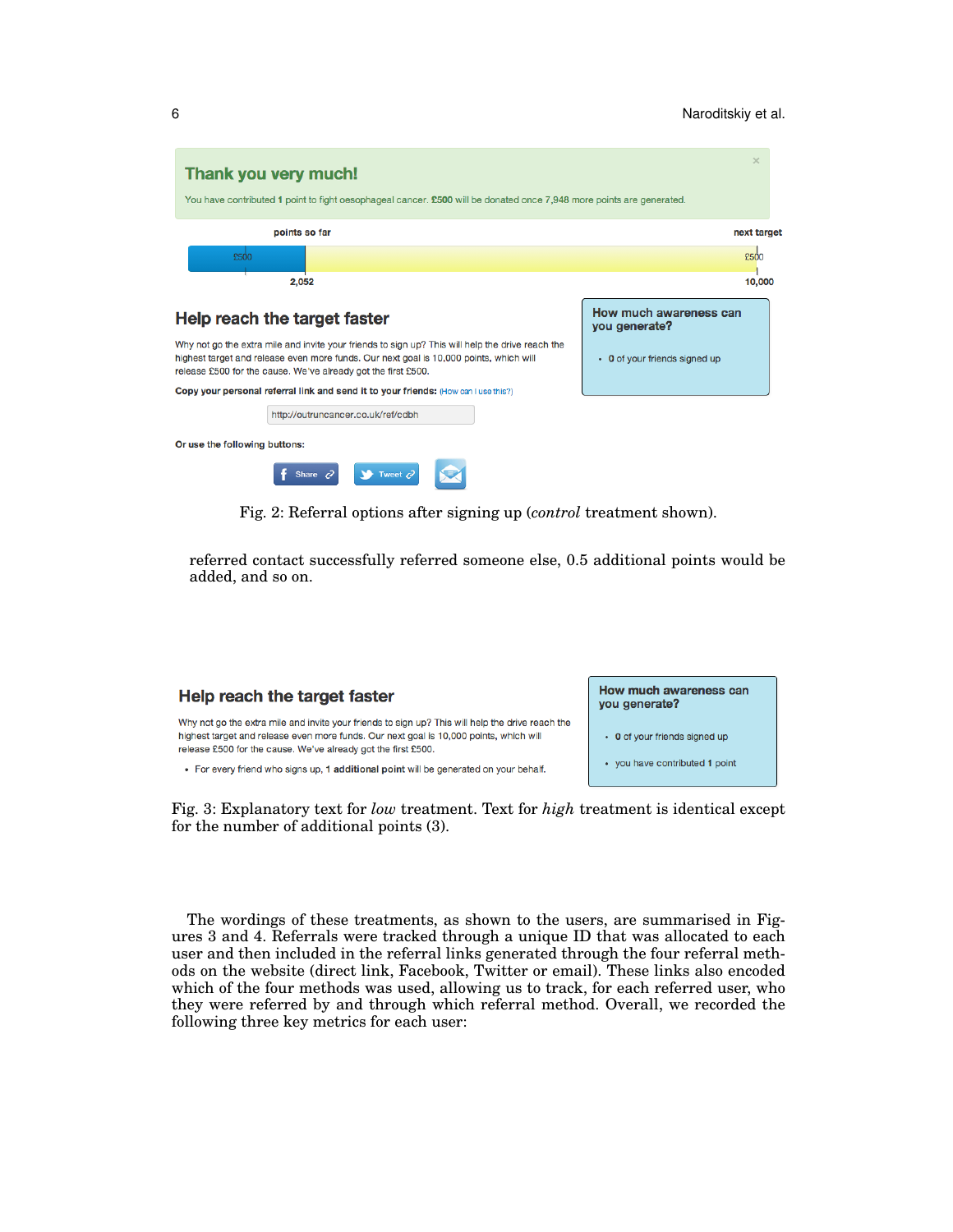## Help reach the target faster

Why not go the extra mile and invite your friends to sign up? This will help the drive reach the highest target and release even more funds. Our next goal is 10,000 points, which will release £500 for the cause. We've already got the first £500.

- For every friend who signs up, 1 additional point will be generated on your behalf.
- For every friend of a friend who signs up, 1/2 of an additional point will be generated on your behalf.
- For every friend of a friend of a friend who signs up, 1/4 of an additional point will be generated on your behalf.
- . ...and so on.

Fig. 4: Explanatory text for *recursive* treatment.

- **Number of distinct referral actions taken:** How many of the four referral methods were initiated by the user on our website. We record this when the user clicks on one of the buttons (or the referral link) shown after signing up.<sup>3</sup>
- **Number of resulting visits:** How many visits were subsequently generated by people following the user's unique referral link (but did not necessarily sign up).
- **Number of resulting signups:** How many new users subsequently signed up through the user's referral link (this is number of the user's direct referrals).

Note that for all four treatments, there is an implicit incentive for users to refer contacts to the website, as all signups generate 1 point towards the total. The *low*, *high* and *recursive* treatments add an additional incentive on top of this. The first two of these, *low* and *high*, are simple schemes that we chose to investigate whether the magnitude of this incentive is relevant — in the first case, it is equivalent to the original incentive offered to the user for signing up; in the second case, it is significantly higher than the original incentive. We included the *recursive* scheme, because it has been used successfully in previous crowdsourcing applications (see Section 2) and because it may encourage users to specifically target contacts with a wide social reach. From a user's perspective, it dominates the *low* scheme, because it also awards 1 additional point for each direct referral, but may generate further points through subsequent indirect referrals. However, the relative attractiveness of *recursive* and *high* depends on the user's social network. For example, a user who has only one friend who is very well-connected, prefers the *recursive* scheme as he will be rewarded half a point on each signup of well-connected friend's friends.

Users were able to log back into the website at any time to view how many of their contacts had signed up and (except for the *control* treatment) how many additional points had been generated through this. We also gave users the option to donate directly to the Cancer Marathon campaign, which we matched one-to-one (up to *£*10 per user).

### **3.3. Subject Recruitment**

The website went live in September 2013 and over the next two months, 1577 unique users signed up, generating a total of 2,051 points and an additional *£*418 in user donations. As a result of meeting the first threshold, we donated *£*500, as well as *£*408 in matching donations (this is slightly lower than the total amount donated by the users due to the *£*10 limit per user).

#### How much awareness can you generate?

- 0 of your friends signed up
- you have contributed 1 point

<sup>3</sup>Note that this is not an exact measure of referral messages posted, as users may still cancel the message on the social media website before posting or may never share the link. Instead, it is only an approximate indicator of referral behaviour.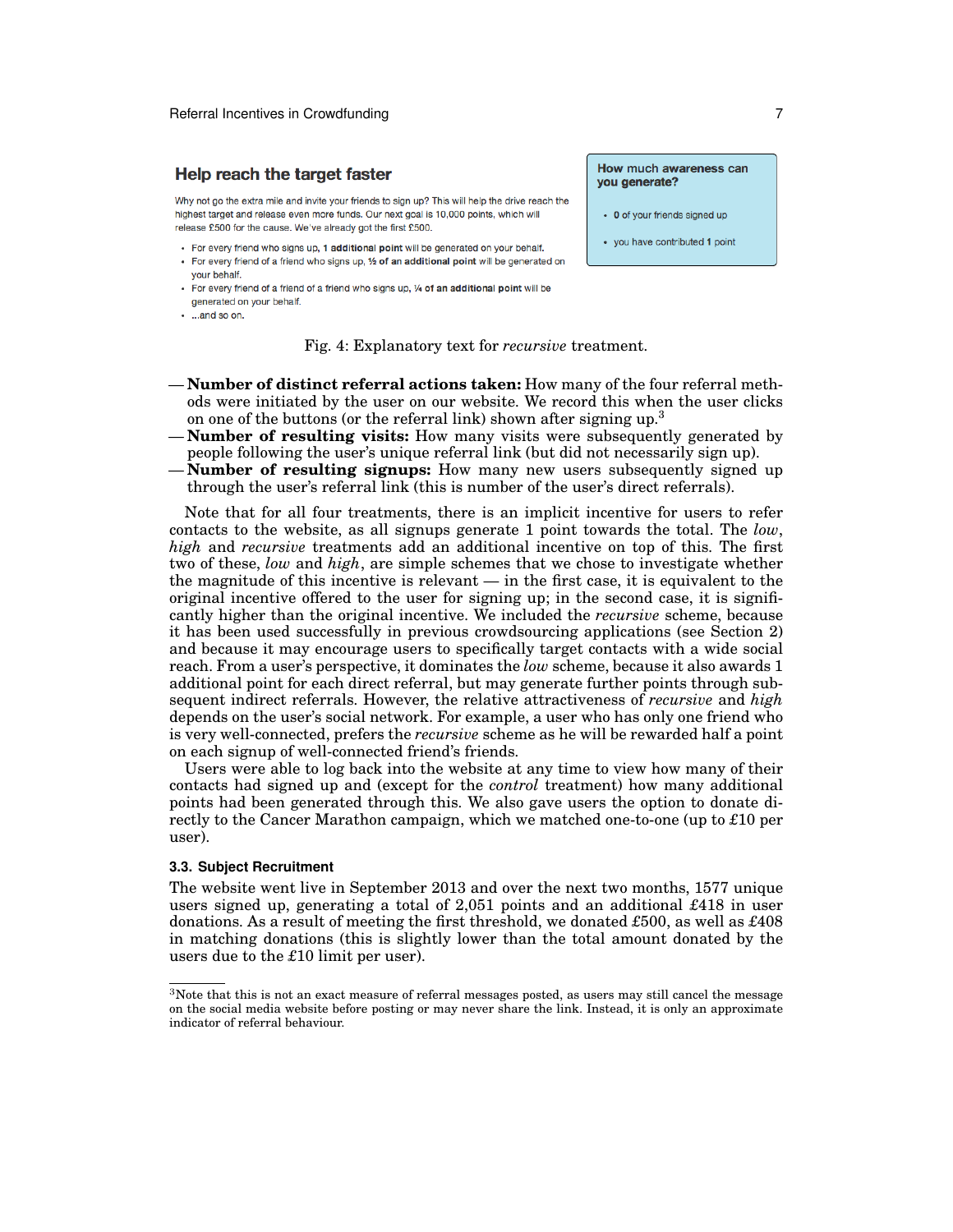Initial users were recruited from a range of sources. Some publicity was generated by CRUK and the medics running the Cancer Marathon, including through Twitter messages and a local radio interview. However, the bulk of the users were attracted through emails within the University of Southampton, sent to staff and student mailing lists. This email did not mention that the website was part of a research project and did not identify the academics involved in it (see Figure 9 in the appendix).

During the course of the experiment, we received a significant amount of feedback from users, indicating that the points mechanism was not explained clearly and succinctly enough. For this reason, we made a number of changes to the website in mid-October 2013 — primarily to highlight the current points collected to date at the top of the page and to emphasise their purpose. As the experimental conditions changed at that time, we focus only on the 412 participants recruited after the change in the remainder of this paper. These are mainly students from the Faculties of Humanities, Social Sciences, and Health Sciences and their referred contacts, as we emailed their internal mailing lists after the change (and had not previously contacted them).

## **4. RESULTS**

Table I summarises the number of actions taken under each treatment as well as the number of resulting visits and signups. We observe that the 3-point treatment resulted in higher totals across the board. There is no other clear dominance across treatments. Somewhat of an outlier is a low ratio of recursive treatment's visits and signups. There were 103 visits but only 2 signups resulting in a 2% signup ratio. The corresponding ratios for the control, low, and high treatment are 14%, 6%, and 11% respectively. Given the limited number of observations, we could not test for the dependence of the ratio by treatment. However, given its broad range, we conjecture that the variance in the ratio is high, and there is no cause that is treatment specific.

|                         | Jontrol | Low | High | Recursive | Total |
|-------------------------|---------|-----|------|-----------|-------|
| Action<br>channels used | 13      | 15  | 32   | 28        | 88    |
| Resulting<br>visits     | 37      | 98  | 218  | 103       | 456   |
| Resulting<br>signups    | Ð       |     | 24   |           | 37    |

Table I: Total outcomes per treatment.

We present details of signups and visits in Figures 5 and 6. The histogram in Figure 5 shows how many referrers signed up exactly 1 friend, 2 friends, . . . , 8 friends. For the high treatment, there were 6 referrers who signed up 1 friend, 3 referrers who signed up 2 friends, 2 referrer who signed up 4, and 1 referrer who signed up 8 friends. The histogram of visits in Figure 6 should be read in a similar manner. The observations there are bucketed into equally sized bins. For example, the first bin includes all referrers whose social media shares resulted in the number of referred visits between 1 and 7.

Next, we evaluate the results we obtained from our experiment. In particular, we focus on both the extensive and intensive margins of the behaviour under investigation. The former is a binary  $(0/1)$  indicator that reflects whether a certain success measure is achieved. The latter quantifies the degree of success.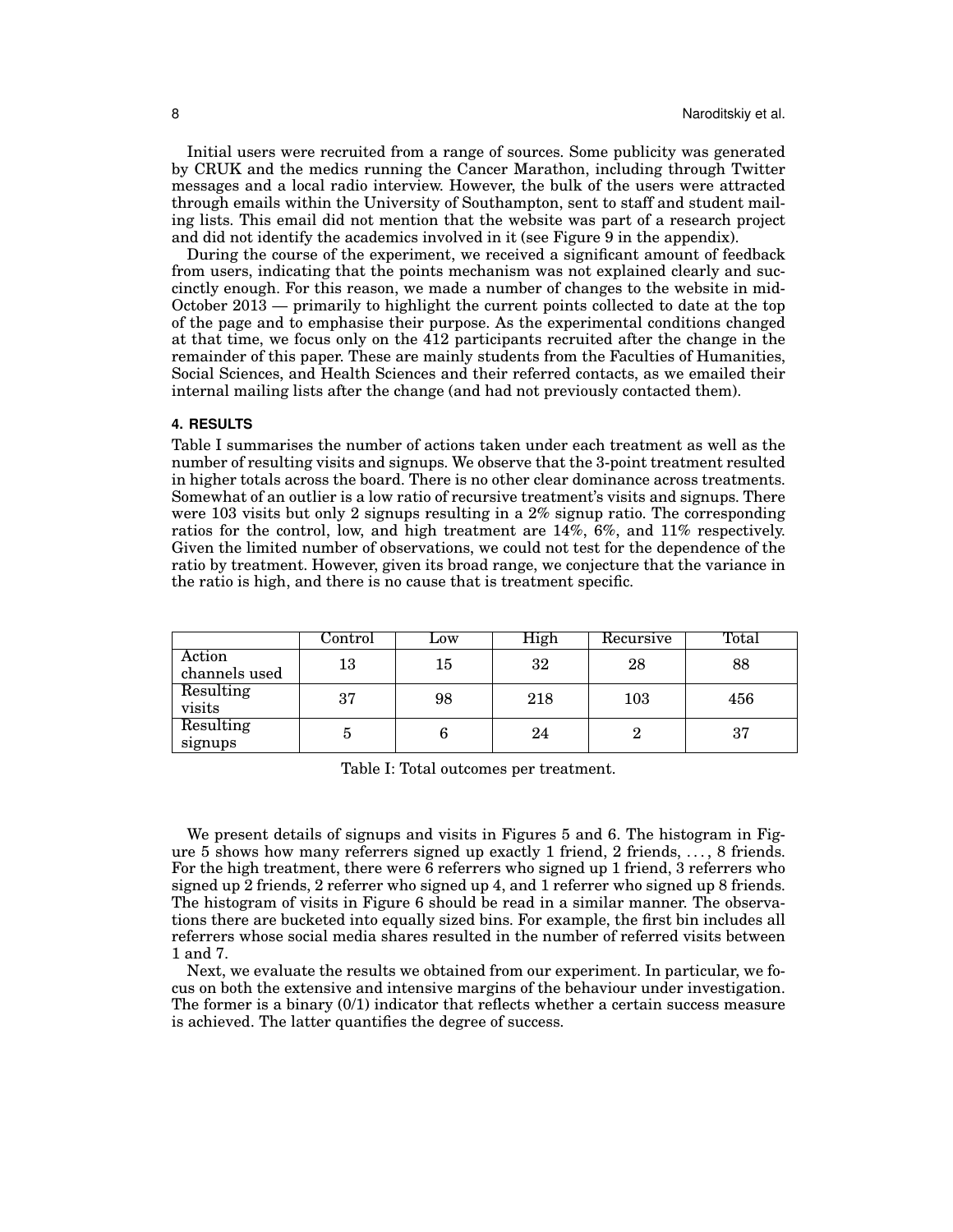

Fig. 5: Histogram of signups per user.

### **4.1. Extensive Margin**

In this section we examine whether there are differences in the outcomes of interest in the extensive margin. We focus on three binary outcomes: (i) whether a referral action was taken; (ii) whether at least one visit was generated; (iii) whether at least one signup was generated.

|              | Control      | <b>LOW</b>   | High         | Recursive    | Total         |
|--------------|--------------|--------------|--------------|--------------|---------------|
| Action taken | $10(9.8\%)$  | $14(13.5\%)$ | $22(21.4\%)$ | $19(18.4\%)$ | 65 $(15.8\%)$ |
| Not taken    | $92(90.2\%)$ | 90(86.5%)    | 81(78.6%)    | 84 (81.6%)   | 347 (84.2%)   |
| Total        | 102          | 104          | 103          | 103          | 412           |

Table II: Referral actions per treatment.

With regards to referral actions, we see in Table II that people in our sample used some of the tools we provided to refer other potential participants in 16% of the cases (65 of the total 412). With no incentives, this happened in only 10% of the cases, while the percentage is always higher when referral incentives are present. In particular, the high incentive treatment is successful in eliciting a referral action among 21% of the people, while for the low incentive treatment the corresponding figure is 14%. The recursive treatment is in between, with a figure of 18%. The p-value of a chi-squared test is, at 0.106, close to the conventional 10% confidence level for rejection of the null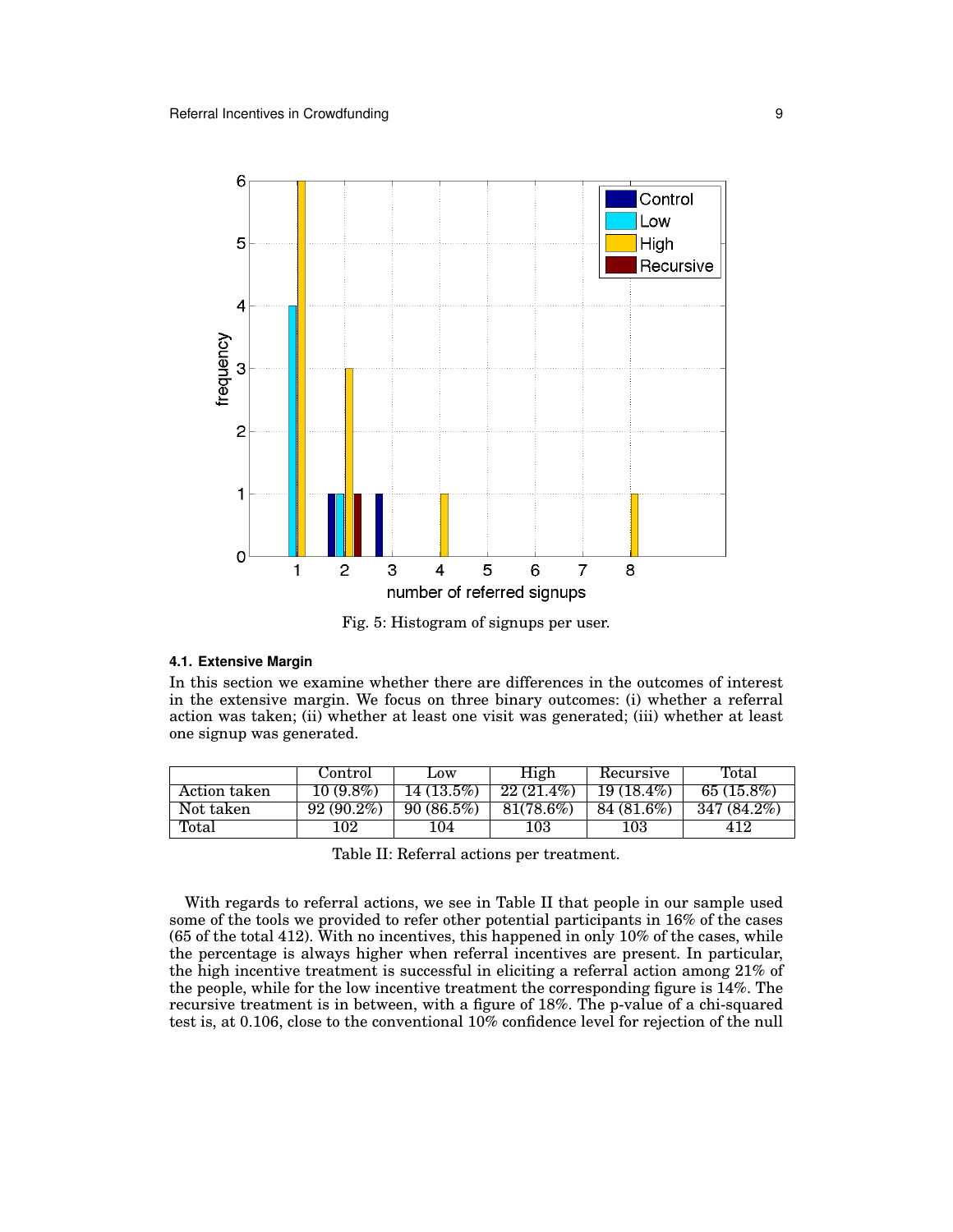

Fig. 6: Histogram of visits generated per user.

hypothesis of independence between the likelihood of undertaking some referral action and the various treatments.

|          | Control      | Low        | High         | Recursive    | Total        |
|----------|--------------|------------|--------------|--------------|--------------|
| Visits   | 6 $(5.9\%)$  | $9(8.7\%)$ | $19(18.4\%)$ | $12(11.7\%)$ | $46(11.2\%)$ |
| No visit | $96(94.1\%)$ | 95(91.3%)  | 84(81.6%)    | 91(88.3%)    | 366 (88.8%)  |
| Total    | 102          | 104        | 103          | 103          | 412          |

Table III: Generated visits per treatment.

Out of the 16% of people who used some of the referral tools, 75% were successful in generating some visits to the website. That is, out of 65 people who took a referral action, 46 resulted in at least one new user visiting the website (see Table III). The effect of incentives in generating additional traffic is even more evident, with only 6% of the people in the control group generating some visits, while the figure for the high incentive group, at 18%, is three times higher. Again, the low incentives are less successful (9%) and recursive incentives are positioned in between (12%). A chi-squared test rejects the null hypothesis of independence between the likelihood of generating some visits and the various treatments (p-value=0.028).

The percentage of people who generated additional signups is 5% (see Table IV). Again, our referral treatments seem to be effective in boosting this number. Only 2%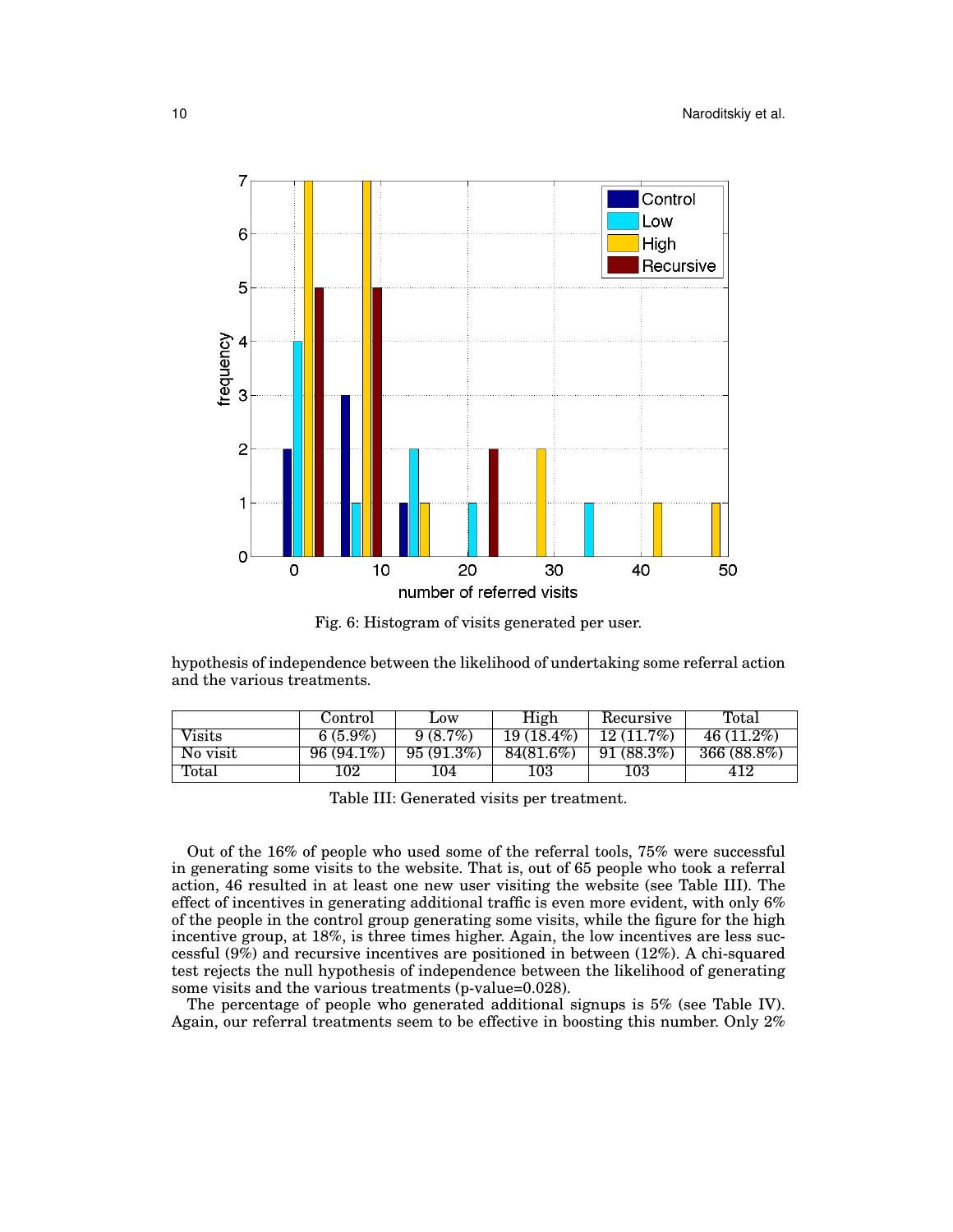|           | Control  | Low        | High         | Recursive | Total       |
|-----------|----------|------------|--------------|-----------|-------------|
| Signups   | 2(2%)    | $5(4.8\%)$ | $11(10.7\%)$ | 1(1%)     | $19(4.6\%)$ |
| No signup | 100(98%) | 99 (95.2%) | 92(90.3%)    | 102(99%)  | 393 (95.4%) |
| Total     | 102      | 104        | $103\,$      | $103\,$   | 412         |

| ັ | 100(00/0) |                                  | $\sim$ $\sim$ |
|---|-----------|----------------------------------|---------------|
|   | 102       | 103                              |               |
|   |           | Table IV: Signups per treatment. |               |

of people assigned to the control group generated additional signups, while in the high incentives case, the figure is much higher, at 11%. Low incentives are less effective (5%), while the recursive treatment is the least effective (1%). Again, a chi-squared test rejects the null hypothesis of independence between the likelihood of generating additional signups and the various treatments (p-value=0.004).

|          | Control     | Low    | High          | Recursive |
|----------|-------------|--------|---------------|-----------|
| Referral | $-1.293***$ | 0.188  | $0.499**$     | $0.394*$  |
| actions  | (0.17)      | (0.23) | (0.22)        | (0.22)    |
| Visits   | $-1.565***$ | 0.202  | $0.666^{***}$ | 0.372     |
|          | (0.20)      | (0.27) | (0.25)        | (0.26)    |
|          | $-2.062***$ | 0.398  | $0.818**$     | $-0.276$  |
| Signups  | (0.29)      | (0.36) | (0.33)        | (0.47)    |

Table V: Regression analysis of the treatments.

Probit regression — robust standard errors are given in parentheses. \*\*\* [\*\*] (\*) denote significance at 1, [5], (10)  $\%$  level

These results are confirmed by a regression analysis (Table V), where it is evident that the high incentives treatment is effective in generating significantly more referral actions, more visits, and more signups than the control group. For the other treatments, the coefficients are generally positive but not statistically significant. Note also that with regards to signups, the difference between the high incentives and the recursive treatment is also statistically significant (p-value=0.007), while the difference between high and low is marginally not (p-value=0.116). Finally, for visits, we find a significant difference between the coefficients of the high versus the low treatment (p-value=0.04).

## **4.2. Intensive Margin**

In this section we examine whether there are differences in the outcomes of interest in the intensive margin. We focus again on three outcomes: (i) number of distinct referral actions; (ii) total number of visits generated; (iii) total number of signups generated (as described in Section 3.2).

|               | Control | Low  | High | Recursive | Total |
|---------------|---------|------|------|-----------|-------|
| Action        | 0.1     | 0.14 | 0.26 | 0.23      | 0.18  |
| channels used |         |      |      |           |       |
| Resulting     | 0.36    | 0.94 | 2.12 |           | 1.11  |
| visits        |         |      |      |           |       |
| Resulting     | 0.05    | 0.06 | 0.23 | 0.05      | 0.09  |
| signups       |         |      |      |           |       |

Table VI: Average outcomes per treatment.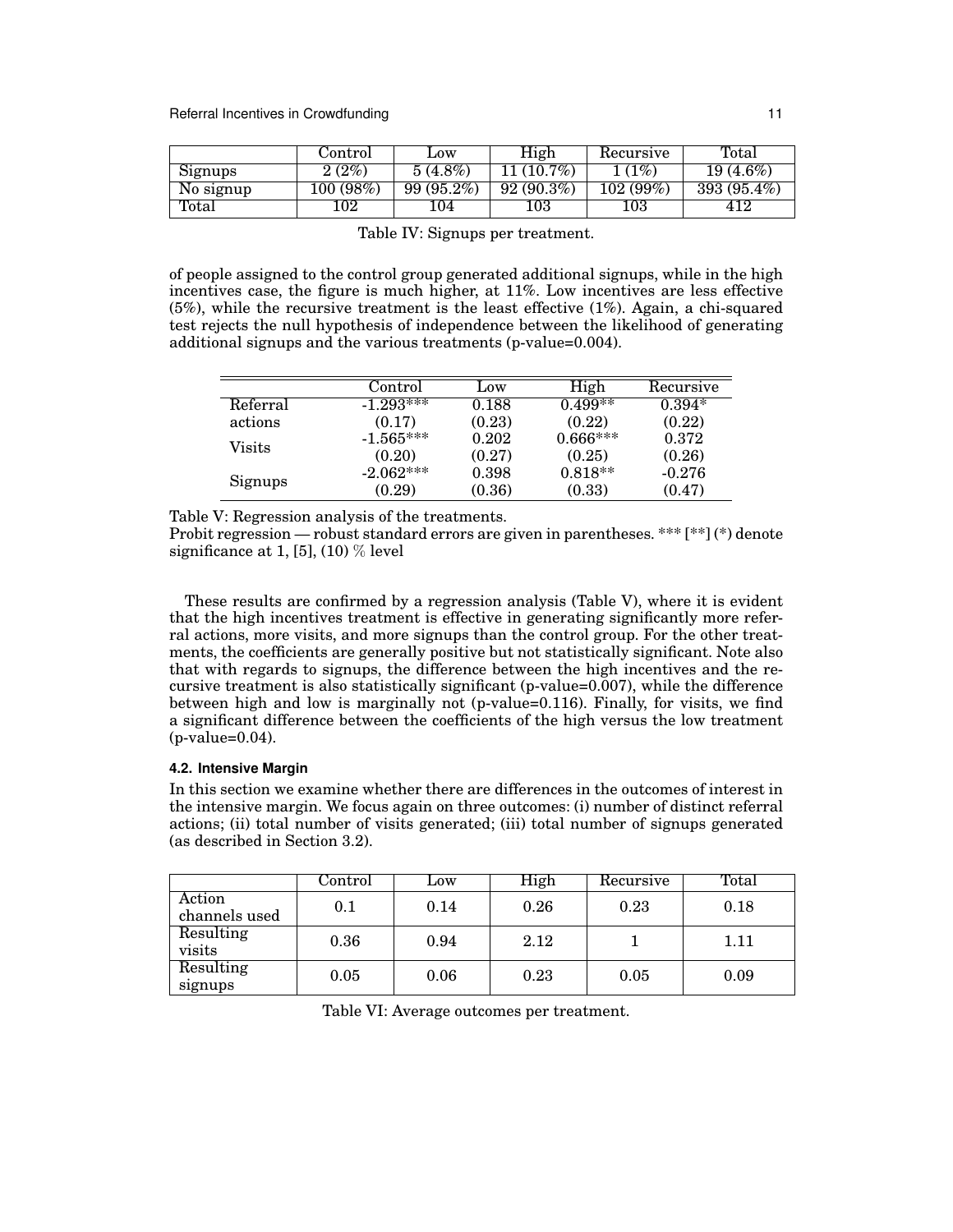Table VI presents averages for the various outcomes across the four treatment groups. It is evident that the high incentives treatment achieves the highest average in all measures, and in particular, with regards to the number of signups. In fact, t-tests of differences in means of the various outcomes between participants in the high and the control group indicate statistically significant differences in all cases (p-values are 0.008 for actions, 0.018 for visits and 0.069 for signups).

Finally, when we perform nonparametric tests (Mann-Whitney test) of differences in the distribution of the various outcomes between participants in the high and the control group we find statistically significant differences in all cases (p-values are 0.018 for actions, 0.005 for visits and 0.012 for signups). When comparing high to low treatment, we find significance differences for visits  $(p=0.04)$ , while for sign-ups the p-value is 0.11. Also, the difference in the distribution of sign-ups of high and recursive treatments is significant (p-value=0.003).

## **5. DISCUSSION**

Word-of-mouth, referral, or viral marketing is a highly sought after way of advertising. Ideally, it would occur organically because people find the promoted message of high value. It is however notoriously difficult to design viral messages. In this paper we attempt not to optimise the message, but to find out how sharing of a given message can be stimulated.

Our finding that the 3-point mechanism is more effective than the 1-point mechanism points to the need to choose the level of compensation carefully. This is contrary to the intuition that it is not the exact level, but rather the presence of some form of incentives, which has the most effect. Consistent with this intuition, Castillo et al. [2014] find little difference in referral activity between a mechanism that pays \$1 and \$5 for a sharing action. The corresponding sharing rates are 37% and 39%.

One might expect incentives to not matter at all in the context where points do not directly correspond to donations, but only matter if a sufficient number of points is reached. This is even more plausible if the threshold number of points does not appear to be within easy reach. This was the case in our experiment. All of the observations used in the data analysis came from the users who signed up after the first target of 1,000 points was reached, and when the second target of 10,000 points was far away. Indeed, the total number of points at the end of the experiment was just above 2,000. No user could reasonably expect that their friends would bring 8,000 points no matter which treatment they were part of. The result that users still reacted to the 3-point treatment more than to the 1-point or recursive treatments is even more interesting given the context.

Our mechanisms "pay" for successful referrals and are complementary to the mechanisms that pay for referral actions. Cost-benefit analysis of paying for referral actions results in cautionary lessons [Castillo et al. 2014]. We conjecture that the mechanisms considered in our work can be more cost-effective. In particular, one could guarantee an arbitrary cost-benefit ratio by setting the amount of reward as a fraction of the donation made by the referred donors.

### **ACKNOWLEDGMENTS**

We would like to thank the team at CRUK and, in particular, Hannah Fox and Tim Underwood. This work was funded by the Strategic Interdisciplinary Research Development Fund of the Faculty of Social and Human Sciences at the University of Southampton, and by the EPSRC ORCHID programme grant.

This work is supported by the British Academy Small Research Grant SG131130.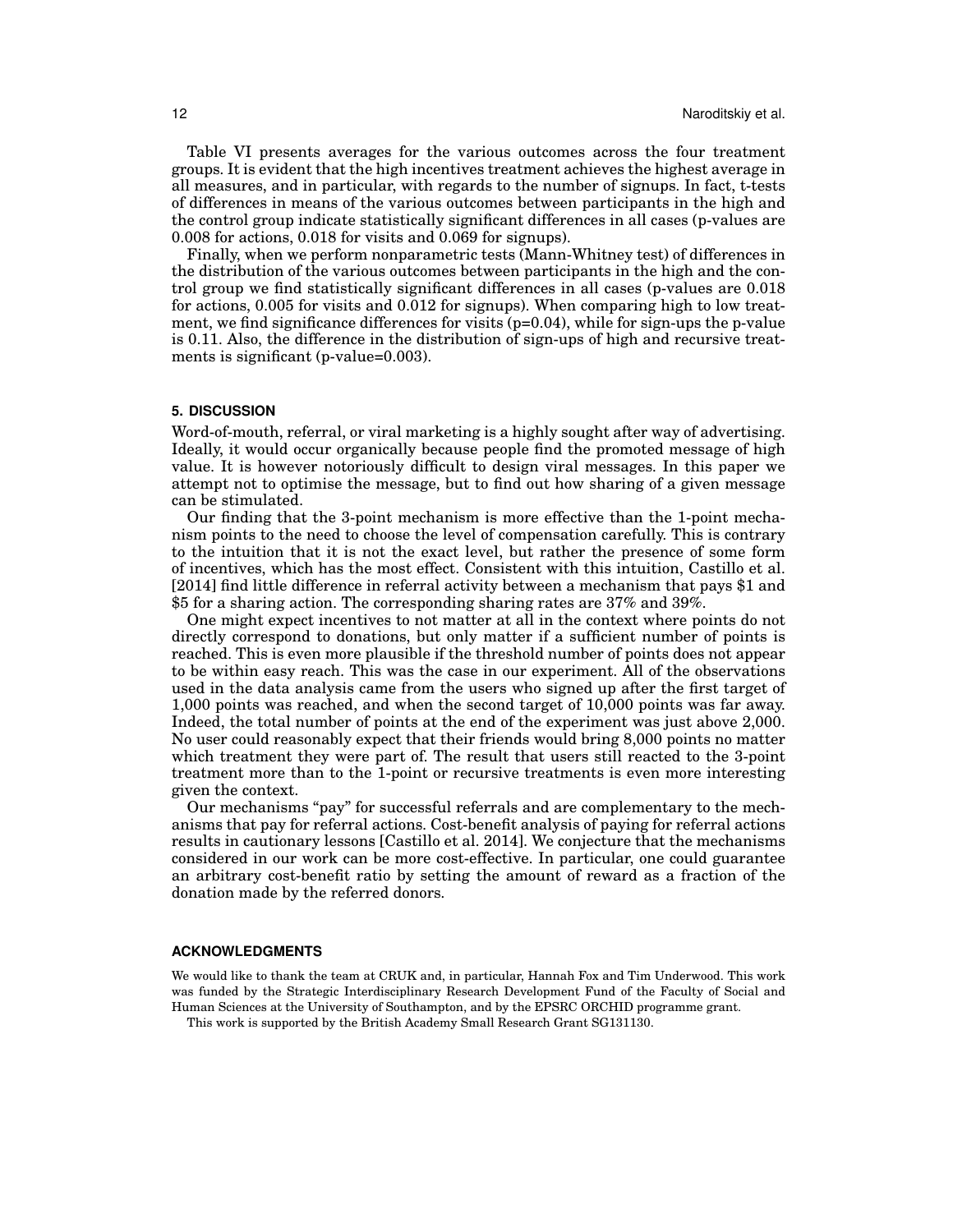Referral Incentives in Crowdfunding 13

## **REFERENCES**

- ALBUQUERQUE, P., PAVLIDIS, P., CHATOW, U., CHEN, K.-Y., AND JAMAL, Z. 2012. Evaluating promotional activities in an online two-sided market of user-generated content. *Marketing Science 31,* 3, 406–432.
- BABAIOFF, M., DOBZINSKI, S., OREN, S., AND ZOHAR, A. 2012. On bitcoin and red balloons. In *Proceedings of the 13th ACM Conference on Electronic Commerce*. ACM, 56–73.
- CASTILLO, M., PETRIE, R., AND WARDELL, C. 2014. Fundraising through online social networks: A field experiment on peer-to-peer solicitation. *Journal of Public Economics* 0, –.
- CEBRIAN, M., COVIELLO, L., VATTANI, A., AND VOULGARIS, P. 2012. Finding red balloons with "split" contracts: robustness to individuals' selfishness. In *ACM Symposium on Theory of Computing (STOC)*.
- CHEN, W., WANG, Y., YU, D., AND ZHANG, L. 2013. Sybil-proof mechanisms in query incentive networks. In *Proceedings of the fourteenth ACM conference on Electronic commerce*. ACM, 197–214.
- DEFENSE ADVANCED RESEARCH PROJECTS AGENCY. 2010. DARPA Network Challenge Project Report.
- DOMINGOS, P. AND RICHARDSON, M. 2001. Mining the network value of customers. In *Proceedings of the Seventh ACM SIGKDD International Conference on Knowledge Discovery and Data Mining*. KDD '01. ACM, New York, NY, USA, 57–66.
- DOUCEUR, J. R. AND MOSCIBRODA, T. 2007. Lottery trees: motivational deployment of networked systems. In *SIGCOMM* (2007-10-23), J. Murai and K. Cho, Eds. ACM, 121–132.
- DRUCKER, F. A. AND FLEISCHER, L. K. 2012. Simpler sybil-proof mechanisms for multi-level marketing. In *Proceedings of the 13th ACM conference on Electronic commerce*. ACM, 441–458.
- FREY, B. S. AND MEIER, S. 2004. Social comparisons and pro-social behavior: Testing" conditional cooperation" in a field experiment. *The American Economic Review 94,* 5, 1717–1722.
- KLEINBERG, J. AND RAGHAVAN, P. 2005. Query incentive networks. In *Foundations of Computer Science, 2005. FOCS 2005. 46th Annual IEEE Symposium on*. IEEE, 132–141.
- LV, Y. AND MOSCIBRODA, T. 2013. Fair and resilient incentive tree mechanisms. In *Proceedings of the 2013 ACM symposium on Principles of distributed computing*. ACM, 230–239.
- MEER, J. 2011. Brother, can you spare a dime? peer pressure in charitable solicitation. *Journal of Public Economics 95,* 7-8, 926 – 941.
- NARODITSKIY, V., RAHWAN, I., CEBRIAN, M., AND JENNINGS, N. R. 2012. Verification in referral-based crowdsourcing. *PLoS ONE 7,* 10.
- PICKARD, G., PAN, W., RAHWAN, I., CEBRIAN, M., CRANE, R., MADAN, A., AND PENTLAND, A. 2011. Time-critical social mobilization. *Science 334,* 6055, 509–512.
- SCHMITT, P., SKIERA, B., AND VAN DEN BULTE, C. 2011. Referral programs and customer value. *Journal of Marketing 75,* 1, 46–59.
- SHANG, J. AND CROSON, R. 2005. Field experiments in charitable contribution: The impact of social influence on the voluntary provision of public goods. *Unpublished manuscript*.
- SMITH, S., WINDMEIJER, F., AND WRIGHT, E. 2013. Peer effects in charitable giving: Evidence from the (running) field.

Received February 2014; revised ; accepted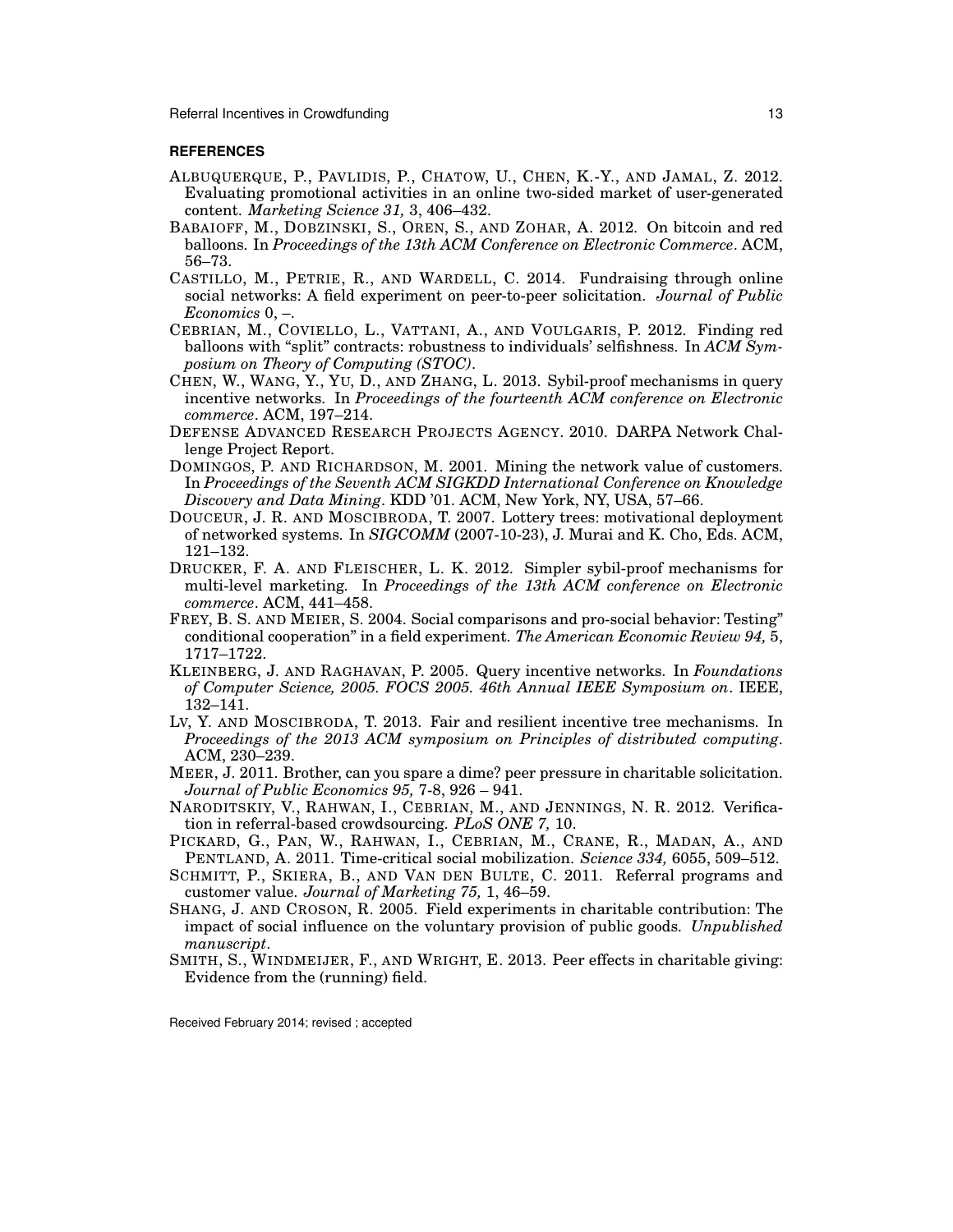## **APPENDIX**

| In aid of<br><b>CANCER</b><br><b>RESEARCH</b>                                                                                                  | Help fight cancer with just a click                                                                                                                                                                                  | <b>UNIVERSITY OF</b><br>Southampton                                                                   |
|------------------------------------------------------------------------------------------------------------------------------------------------|----------------------------------------------------------------------------------------------------------------------------------------------------------------------------------------------------------------------|-------------------------------------------------------------------------------------------------------|
| £500                                                                                                                                           | points so far                                                                                                                                                                                                        | next target<br>£500                                                                                   |
|                                                                                                                                                | 2,051                                                                                                                                                                                                                | 10,000                                                                                                |
| deadly cancers?                                                                                                                                | • Did you know that oesophageal cancer is one of the fastest rising and most<br>• Six Southampton medics are training for the New York Marathon this<br>November, to raise £100,000 for oesophageal cancer research. | Ø<br><b>Email Address</b><br><b>Choose Password</b><br><b>Confirm Password</b>                        |
|                                                                                                                                                | • We are helping the runners reach their goal by spreading the word.                                                                                                                                                 | <b>Click to Contribute 1 Point</b>                                                                    |
| to the total.<br>£500.                                                                                                                         | • You can help by just signing up. It costs you nothing and adds 1 point<br>• Once we collect 7,949 more points, we will donate £500.<br>• People like you already contributed 2,051 points and we already donated   | <b>Or</b><br><b>Support via Facebook</b><br><b>Support via Twitter</b><br>(Log in for existing users) |
| <b>Find out more</b><br>works, our data usage policy and our contact details.<br><b>What We Support</b><br>Who We Are<br><b>How This Works</b> | By clicking on the buttons below, you can get more information about the research we are supporting, who we are, how this charitable drive                                                                           |                                                                                                       |
| Data Usage                                                                                                                                     |                                                                                                                                                                                                                      |                                                                                                       |
| <b>Contact Us</b>                                                                                                                              |                                                                                                                                                                                                                      |                                                                                                       |
|                                                                                                                                                | © University of Southampton 2013                                                                                                                                                                                     | UNIVERSITY OF                                                                                         |

Fig. 7: The landing page shown to new visitors.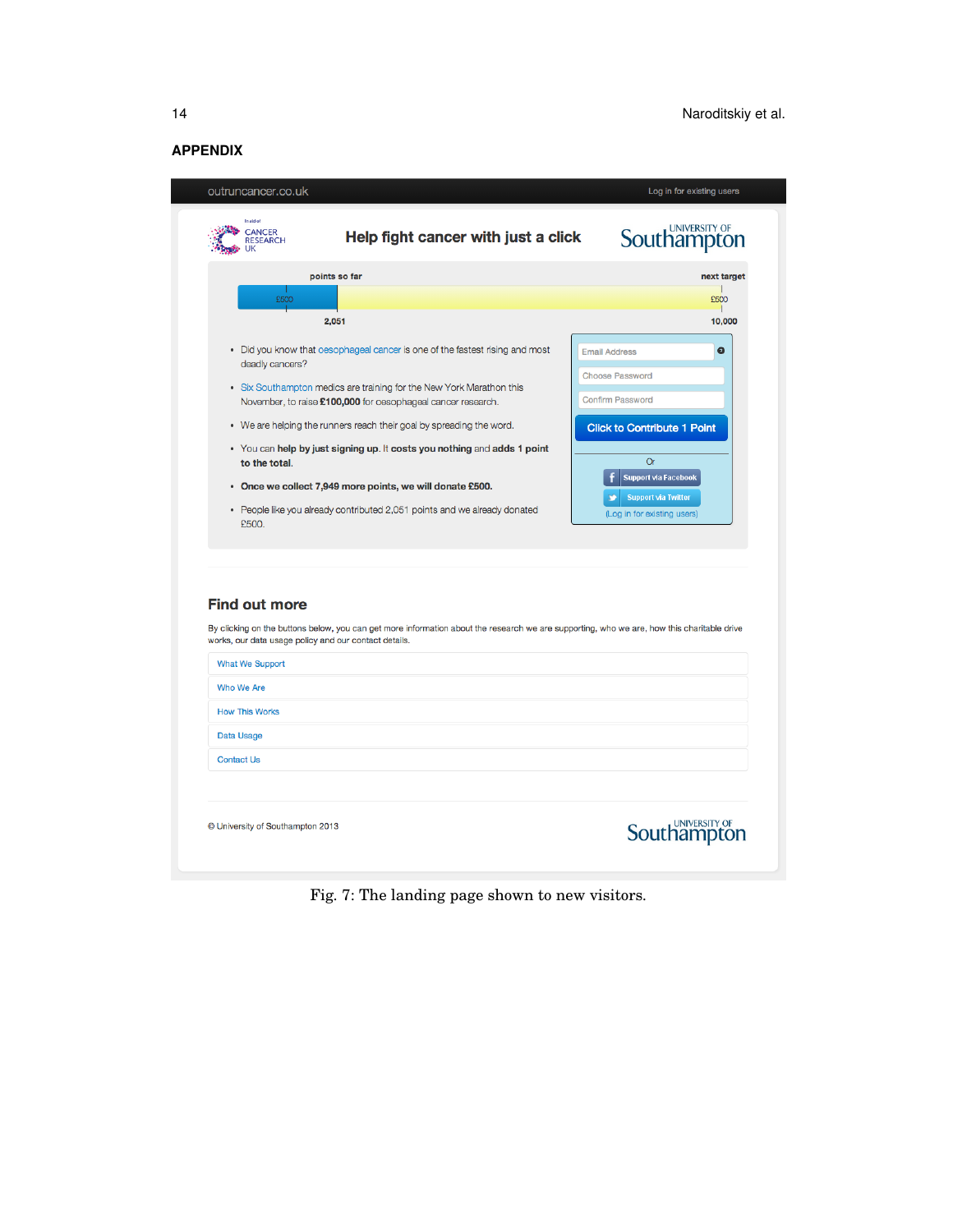

Fig. 8: Call to action after signing up (control treatment shown).